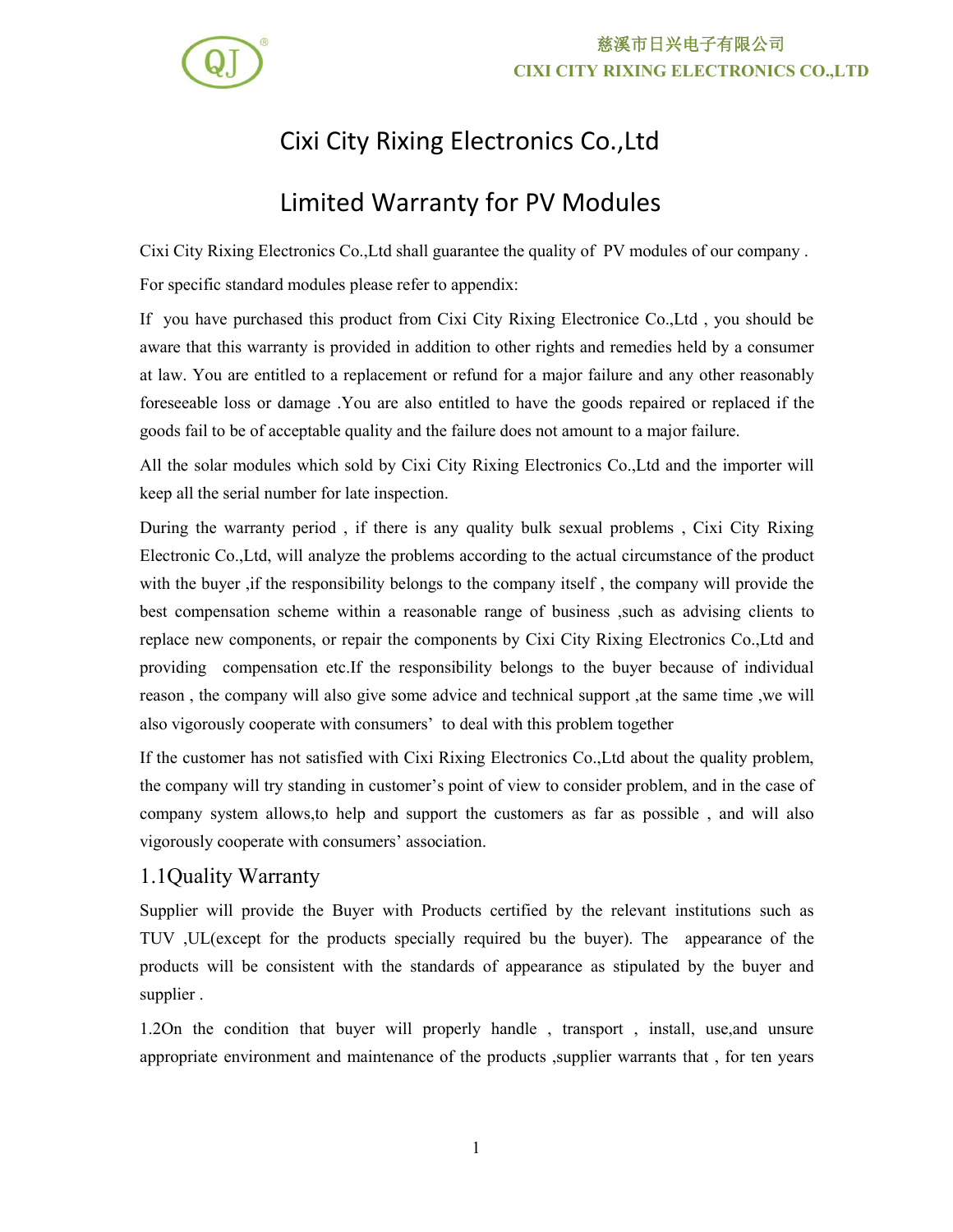### 慈溪市日兴电子有限公司 **CIXI CITY RIXING ELECTRONICS CO.,LTD**



from the date of delivery by supplier ,to the Buyer ,the products will be consistent with the description in the above section1.1

1.3Under conditions of proper transportation , installation,utilization.environmental conditions and maintenance of products ensured bu buyer, within ten years since delivery day(subject to the original delivery and payment voucher presented bu both parties ), if products arise with any incompliance with such as terms in above clause 1.1 buyer should inform direct supplier of products manufactured by Cixi City Rixing Electronics Co.,Ltd within five working day ,so as to reduce loss caused by deterioration of problem for both parties.On receiving and confirming problem report from buyer,direct supplier should handle problem in time with replacement of defected products or compensation for component damages.

1.4For the problems occurring beyond the ten-year warranty period(beginning from the date of the original delivery and payment voucher presented bu the buyer ). Supplier will provide paid service subject to mutual agreement of both parties.

1.5Compensation for component damages: compensation should be paid according to the value of residual power (subject to attenuation ratio promised by Cixi City Rixing Electronics Co.,Ltd), On its used time (subject to the original delivery and payment voucher presented by both parties ).Multiplying current average market price of module, until implementation of the Quality Warranty Provisions is finished.

#### 2.Performance Warranty

2.1The DC power of a Product shall be tested under standard test conditions which are:light intensity  $1000$ W/m<sup>2</sup> temperature  $25^{\circ}$ C and AM1.5.

2.2The buyer must ensure to properly handle, transport, design the system of, install, use, and keep appropriate environment and maintenance for the products .

2.3If the output power of the module does not meet the above levels within the time specified,the supplier and the buyer will jointly analyze the causes. If supplier determines that the liability is attributable to itself, then supplier will provide the buyer with best remedial choices commercially reasonable,such as providing additional module.repairing or replacing the module,providing the buyer with compensation in accordance with this limited warranty,extending the warranty period for the original modules,etc. If the supplier has ceased to manufacture the module in problem,the supplier will provide the standard products it is manufacturing as remedy.

2.4Compensation for shortage of power. For the difference between the actual total output power and committed total output power, the supplier will compensate the buyer with additional modules having the equivalent power.